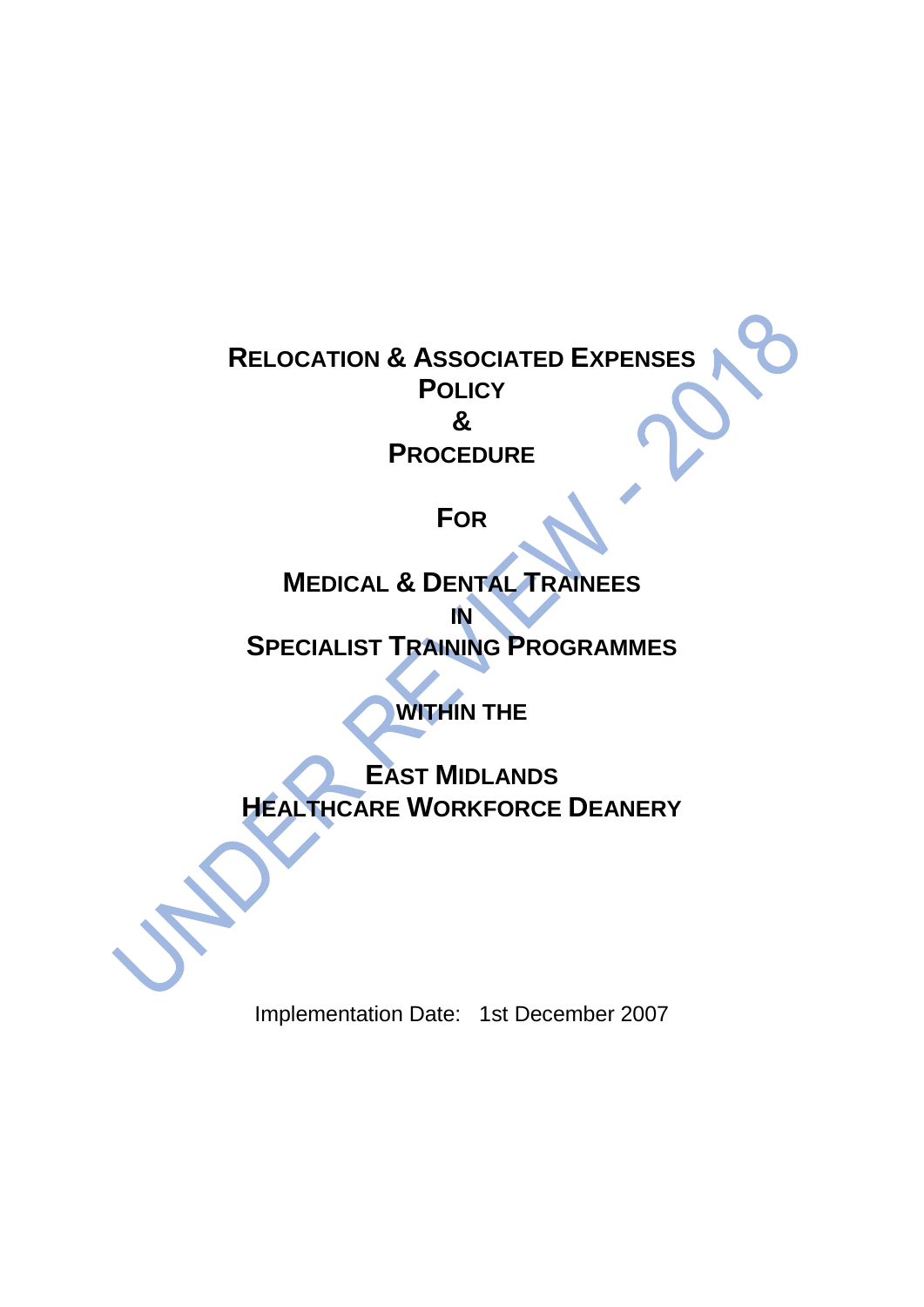#### **1. INTRODUCTION**

The guiding principle behind the provision of relocation expenses is that a trainee should not be financially disadvantaged by reasonable costs incurred through a move in the interests of the service; however, trainees will not be expected to profit materially from reimbursements in respect of relocation.

This policy is applicable to trainees appointed to recognised Specialist Training(ST) programmes within the East Midlands Healthcare Deanery who in relocating to take up their training appointment are required to sell a property in their old home area & purchase a new property or who are given approval for a subsequent move during their employment on the ST programme.

This document should be included in all recruitment packs & in any case must be made available to applicants prior to appointment.

#### **2. POLICY**

- 2.1 To be eligible for relocation expenses & tax relief under current legislation, a trainee must have changed their main residence as a result of:
	- $\triangleright$  starting a new employment, or
	- ➢ a change of duties of employment, or
	- $\triangleright$  a change of location of employment.
- 2.2 The scope & level of any financial package should be determined & agreed prior to the appointment being accepted or, in the case of existing trainees, a subsequent house move being agreed.
- 2.3 Expenses paid under this policy will be regarded as a loan, reducing over two years at the rate of 1/24<sup>th</sup> per complete month of service. Trainees will be required to sign a form of undertaking (Appendix 3) that they will not leave the training programme within a period of two years, unless a further move is a result of unforeseen circumstances which are deemed to justify release from the signed undertaking. The level of reimbursement by trainees will be pro rata to the length of time remaining in the two year period.
- 2.4 Specialist Trainees Year 1 & Year 2 are entitled to claim relocation expenses for removal of personal effects only.
- 2.5 Under the terms of this policy, there must be no improvement in the quality of the housing at a cost to the taxpayer. The property for which reimbursement of relocation & associated expenses is made must be of a broadly comparable standard in terms of present housing arrangements i.e. rented or owner occupied, number of rooms, semi- /detached (not absolute cost) to that occupied in the area of previous employment. Should this not be the case, reimbursement will be made as though the properties were similar.
- 2.6 For the purposes of claiming relocation & associated expenses, the first hospital on the ST Programme to which a trainee is placed will be that individual's 'base' hospital. The Lead Recruiting Trust will clearly identify the 'base' hospital when offering all posts & placements & this will be recorded in the trainee's letter of appointment.
- 2.7 The new residence must be within 30 minutes daily travelling time of the trainee's 'base' hospital on the ST programme. The old residence must not be within 30 minutes daily travelling time of the trainee's 'base' hospital.
- 2.8 The expenses claimed must be incurred, before the end of the year of assessment following the one in which the trainee starts their new job. It does not matter when the trainee moves to their new home.
- 2.9 First time buyers will not be entitled to claim financial assistance for any expenses associated with the purchase of a property.
- 2.10 Trainees who are occupying rented accommodation immediately prior to taking up their appointment will be reimbursed the cost of removal of furniture & effects.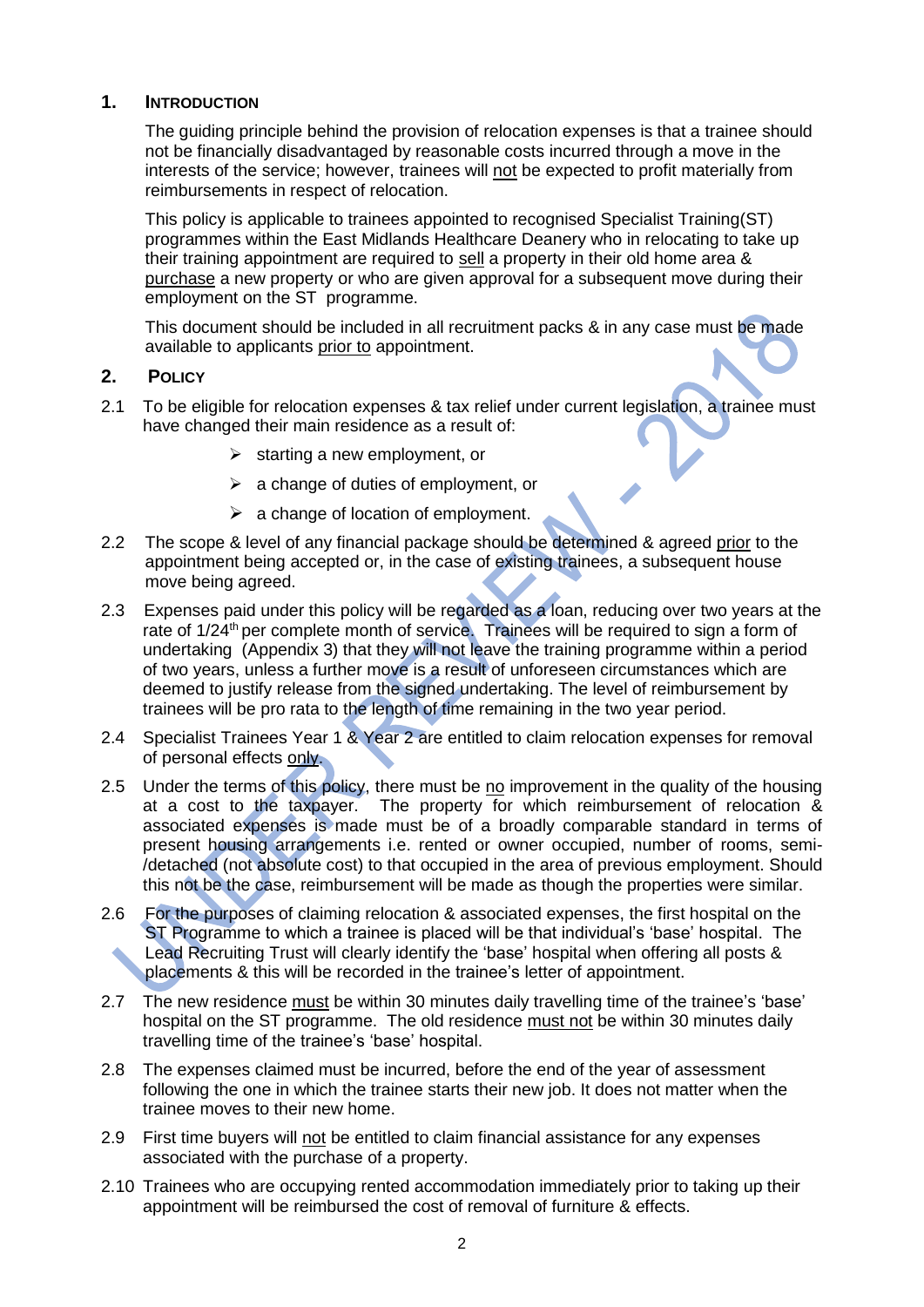- 2.11 Trainees appointed to Locum Appointments for Training (LATs) for a period of six months or more will be eligible for the cost of removal of personal effects only.
- 2.12 Travel & relocation expenses will be reimbursed from UK port of entry only.
- 2.13 Where a trainee elects to retain property outside the geographical area of the ST Programme, they will not be entitled to any expenses under the terms of this policy, unless they are able to demonstrate that they are actively attempting to sell their property & relocate.

#### **3 RELOCATION EXPENSES APPLICATION PROCEDURE**

- 3.1 Trainees who have to move house to take up a Year 3 6 appointment on an East Midlands Healthcare Deanery ST programme may be reimbursed relocation expenses up to a maximum of £5,000.
- 3.2 Trainees must submit an application form (Appendix 1) for assistance with relocation expenses. Written authorisation must be obtained before making any firm arrangements (Appendix 1). No responsibility for expenses incurred will be accepted where arrangements are made without written confirmation that expenses are authorised for reimbursement.
- 3.3 Application (Appendix 1) & claim forms (Appendix 5) can be obtained from the trainee's 'base' hospital & all correspondence, application forms & claim forms should be sent n the first instance to the 'base' hospital.
- 3.4 Stamp duty will not be reimbursed, under any circumstances
- 3.5 One abortive purchase may be reimbursed where the trainee is not responsible for the abandonment of the transaction or the trainee's withdrawal is entirely reasonable
- 3.6 Claims for reimbursement of relocation expenses must be made within twelve months of the incurring of authorised expenditure. Claims submitted outside this timescale will not be considered.
- 3.7 Expenditure may be reimbursed in one payment or as it is incurred. A record (Appendix 6) will be retained in the Medical Staffing / HR Department at the 'base' hospital.
- 3.8 A signed undertaking will be required that trainees will not recover any expenses (in part or in full) from another source e.g. partner's employer (Appendix 4)

#### *Expenses During Search for Accommodation*

3.9 On appointment to the training programme, trainees are entitled to make preliminary visits to the area of their new employment in search of accommodation.

The following expenses for preliminary visits will be reimbursed:

➢ Accommodation & subsistence for a maximum of 4 nights,(payable in accordance with the rates outlined in the Whitley Council Medical & Dental Terms & Conditions).

➢ Return travel at public transport rate (as outlined in the Whitley Council Medical & Dental Terms & Conditions) or standard 2<sup>nd</sup> class rail fare.

#### *Allowances and Rates*

- 3.10 Subsistence will be payable only against the provision of original receipts.
- 3.11 Rates for accommodation & meals will be in accordance with local Trust policy.

#### *Continuing Commitments*

- 3.12 Whilst the old property remains unsold, reasonable accommodation costs may be reimbursed. Reimbursement will be for the lower of the monthly mortgage on the old property & the monthly mortgage/rent on the new property.
- 3.13 Trainees who have not found suitable accommodation in the new area & who are in single accommodation may be reimbursed the travel costs of weekly visits home at public transport rate or standard 2<sup>nd</sup> class rail fare for a maximum of twelve months.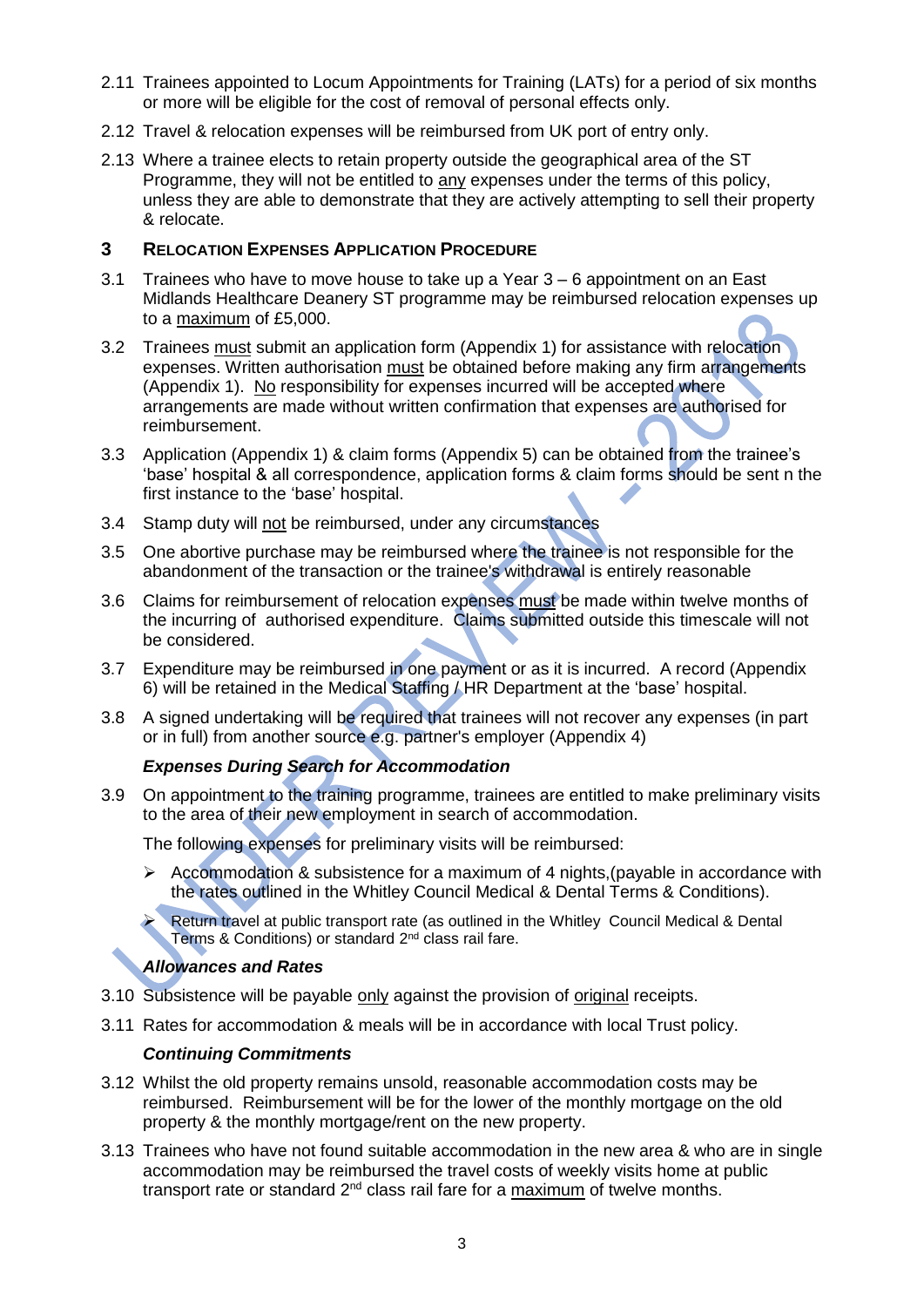3.14 To be eligible for reimbursement under 3.12 & 3.13 trainees will be required to demonstrate that they are actively marketing their former property at a realistic price &/or that they are actively seeking suitable accommodation in the new area.

#### *Expenses on Removal*

- 3.15 Trainees & their dependants will be reimbursed for travelling expenses incurred on relocation from the old property to the new property at public transport rate or standard  $2^{nd}$ class rail fare.
- 3.16 Before storage and/or removal of furniture is agreed, three quotes must be obtained for approval. Reimbursement will be limited to the lowest quote. For small removals reimbursement of a self-hire vehicle is available..
- 3.17 Reimbursement will not be made until the trainee takes up the appointment. Original receipts must be provided by the trainee as proof of outlay against authorised expenditure. Generally reimbursement will not be made to third parties. Typical examples of expenses for reimbursement & excluded expenses are given in Appendix 2.

#### **4 ELIGIBILTY FOR ASSOCIATED EXPENSES**

#### *Trainees relocating & also making a subsequent house move*

4.1 Due to the rotational nature of the ST Programme, approval may be given to one subsequent move of house within the rotation. This move will be subject to the criteria outlined in paragraph 2.1 of this policy & reimbursement of a second claim will be up to a maximum of £5,000. However, where a trainee has been in receipt of excess mileage expenses prior to a subsequent move, the maximum sum of £5,000 will be reduced by the amount of excess mileage reimbursed to the trainee. In addition, no further excess mileage expenses will be reimbursed for the remaining duration of the ST programme.

Applications for expenses associated with a subsequent house move should be submitted for consideration to the Medical Staffing / HR Department at the hospital where the trainee will be undertaking the placement for which they wish to relocate. Retrospective applications will not be considered.

#### *Trainees not relocating or making a subsequent house move during the ST Programme*

- 4.2 Where a trainee has not had to move to take up an appointment to an East Midlands Healthcare Deanery ST programme & does not subsequently move house to take a placement in a hospital on the programme, they may apply for reimbursement of excess mileage expenses up to a maximum of £5,000 for the duration of the ST programme.
- 4.3 Excess mileage will be paid at public transport rates in accordance with the Whitley Council Medical & Dental Terms & Conditions of Service.
- 4.4 Should a trainee be able to demonstrate that their journey from home is not tenable by public transport, they may apply to the Trust they are working in at the time, for payment of excess mileage at standard rate. Any decision to reimburse excess mileage at standard rates is out with this policy, will be at the discretion of that Trust & will apply only for the duration of that placement.
- 4.5 In these circumstances, the mileage that can be claimed will be the difference between the mileage the trainee would have travelled from their home to their 'base' hospital' & the excess mileage they will travel from their home to their subsequent hospital placements on the ST programme.

#### *Trainees relocating to take up their appointment, then choosing to travel between home & other subsequent placements*

4.6 A trainee who has been reimbursed relocation expenses to take up their appointment, may subsequently choose to travel the greater distance between their home & other hospital placements on the ST Programme on a daily basis instead of moving again. In these circumstances, they may be reimbursed, in addition, to their original relocation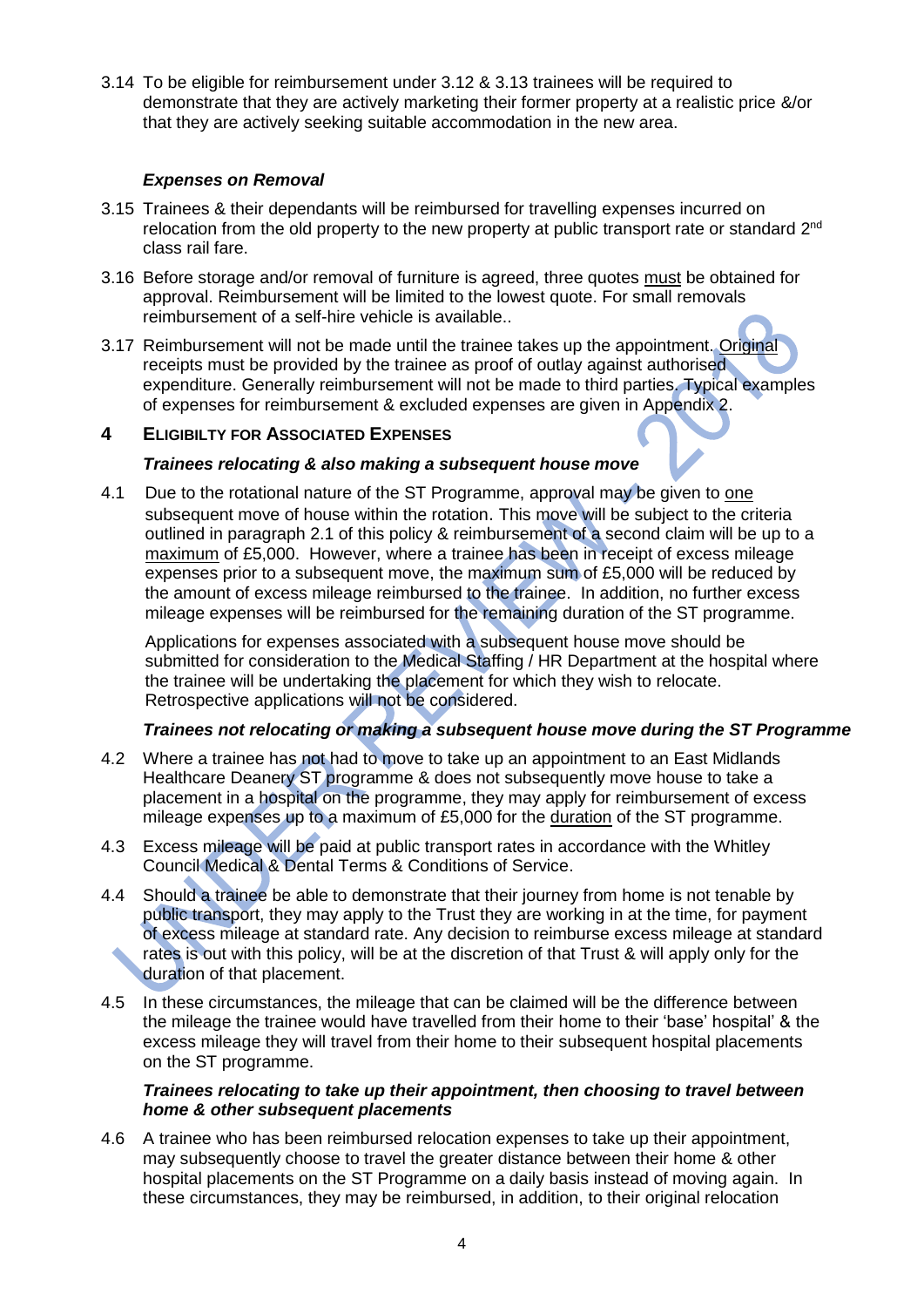expenses, excess mileage expenses up to a maximum of £5,000 in total for the remaining duration of the ST programme.

4.7 In these circumstances, the mileage that can be claimed will be the difference between the mileage the trainee would have travelled from their home to their 'base' hospital' & the excess mileage they will travel from their home to their subsequent hospital placements on the ST programme.

#### *Trainees not relocating, with a home convenient to second or subsequent placements*

4.8 Trainees who would be eligible for support to move house to take up their appointment on an ST Programme may choose not to move, as they occupy a home convenient to the hospital(s) in which their second or subsequent placements are to be held. In these circumstances they may elect to travel the extra distance to the hospital in which their first placement is to be held. If a trainee chooses to exercise this option it should follow a discussion with the 'base' hospital, may be done only once in a rotation & must be effected prior to commencement of the first post.

#### *Trainees who do not wish to move house or travel on a daily basis to a hospital placement(s) on the ST Programme*

4.9 Trainees who do not wish to move house & do not wish to travel on a daily basis to the next hospital placement(s) on the ST Programme may apply to the appropriate Trust(s) to be reimbursed for accommodation costs. In such circumstances the decision whether to pay accommodation costs will be at the discretion of that Trust and will be based on an assessment of the projected costs of travel versus the cost of accommodation either private or provided by the Trust. Where agreement is reached the trainee will be issued with a disclaimer notification by that Trust informing them that it is a local agreement only & not automatically replicated by any other Trust participating in the ST Programme. In all circumstances the maximum contribution to accommodation costs for the duration of the ST Programme will not exceed £5,000.

#### *Reimbursement of Excess Mileage Expenses*

- 4.10 Excess mileage claims must be submitted for reimbursement on a monthly basis to the Trust where the trainee is undertaking their placement. Claims in excess of a 3 month period will not be considered for payment.
- 4.11 Excess mileage is not included within those allowances eligible for tax relief under the provisions for relocation expenses. Although in most cases placements on rotations are classed as temporary workplaces and expenses paid in these circumstances are not subject to tax, trainees should be aware that this may not be the case in all circumstances.

#### **FOOTNOTE:**

**Where ST3 trainees have become displaced through transition arrangements & are already in receipt of relocation or associated expenses remunerated under the old policy, they may submit a revised claim under the terms of this policy, but any authorisation will be 'off set' against those expenses already approved.**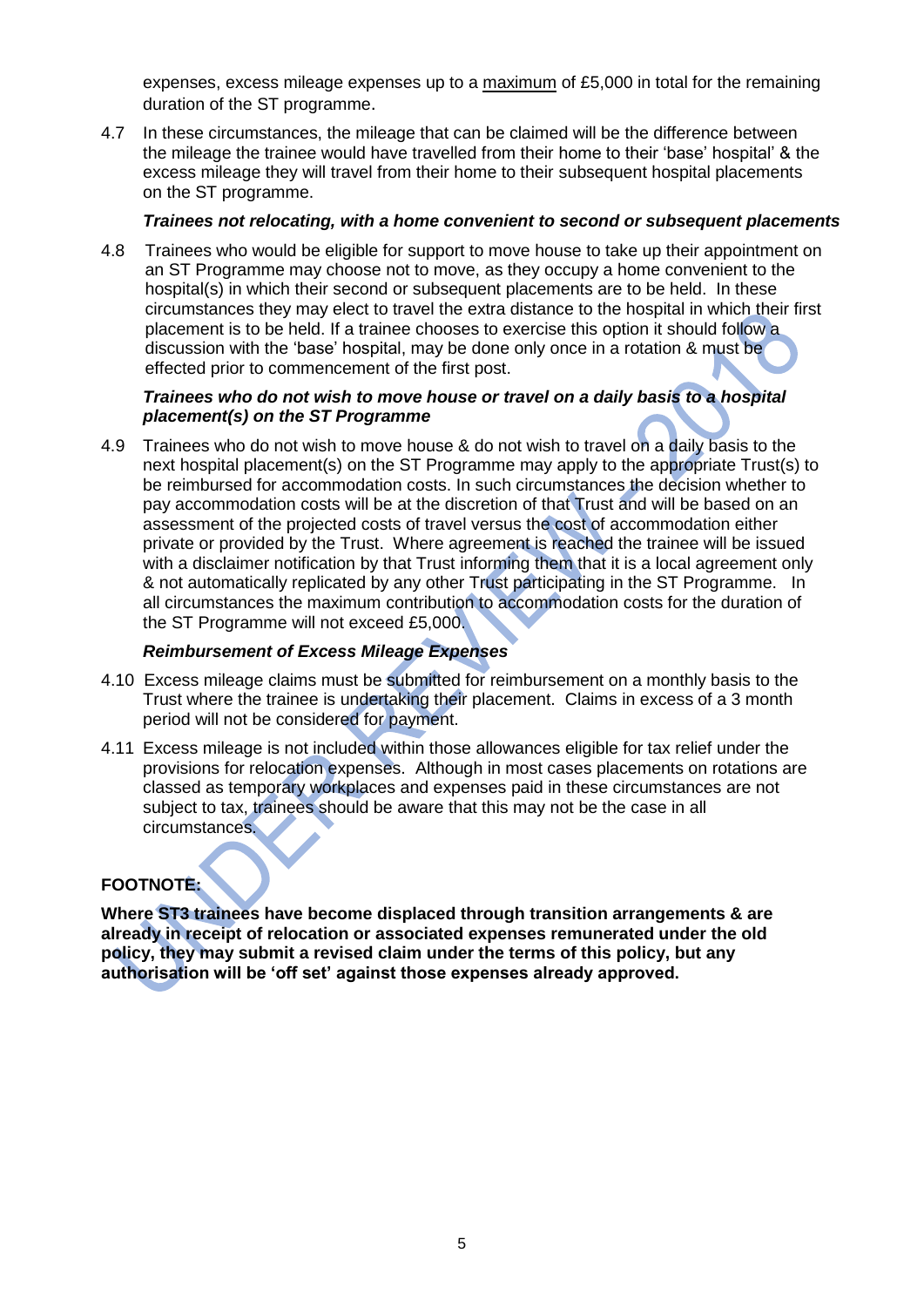### **ADMINISTRATING TRUST –** *(Insert name)*

#### **SPECIALIST TRAINEE APPLICATION FOR ASSISTANCE WITH RELOCATION EXPENSES**

This form must be completed as far as possible & returned to the (*insert contact details – Medical Staffing / HR Department, Name of hospital, Name & address of Trust)* 

The information provides details of your circumstances & will enable an assessment to be made of the assistance, which can be granted to you in relation to relocation expenses. It will be treated in confidence & used for the above purposes only.

- **1. FULL NAME:** ……………………………………………………………….
- **2. MARITAL STATUS:** Single / Married / Living with Partner \*
- **3. CHILDREN:** a) Number: ………

b) Date(s) of Birth: ………………………………….

c) Number in full-time education: …………………..

- **4. IF YOU ARE MARRIED / LIVING WITH PARTNER, & YOUR SPOUSE OR PARTNER ARE IN EMPLOYMENT:**
	- a) Will he/she receive assistance with removal expenses? YES/NO \*
	- b) If yes, from whom? ………………………………………………………

# **5. DETAILS OF YOUR APPOINTMENT ON THE ST PROGRAMME**

a) First Post on the ST Programme: ………………………………………

### b) Year of Entry: ……………

c) Specialty/Department: ……………………………………………………

d) Date or proposed date of commencement: ……………………………….

### **6. DETAILS OF PREVIOUS EMPLOYMENT:**

a) Employer: ………………………………………………………………...

b) Base Hospital: ……………………………………………………………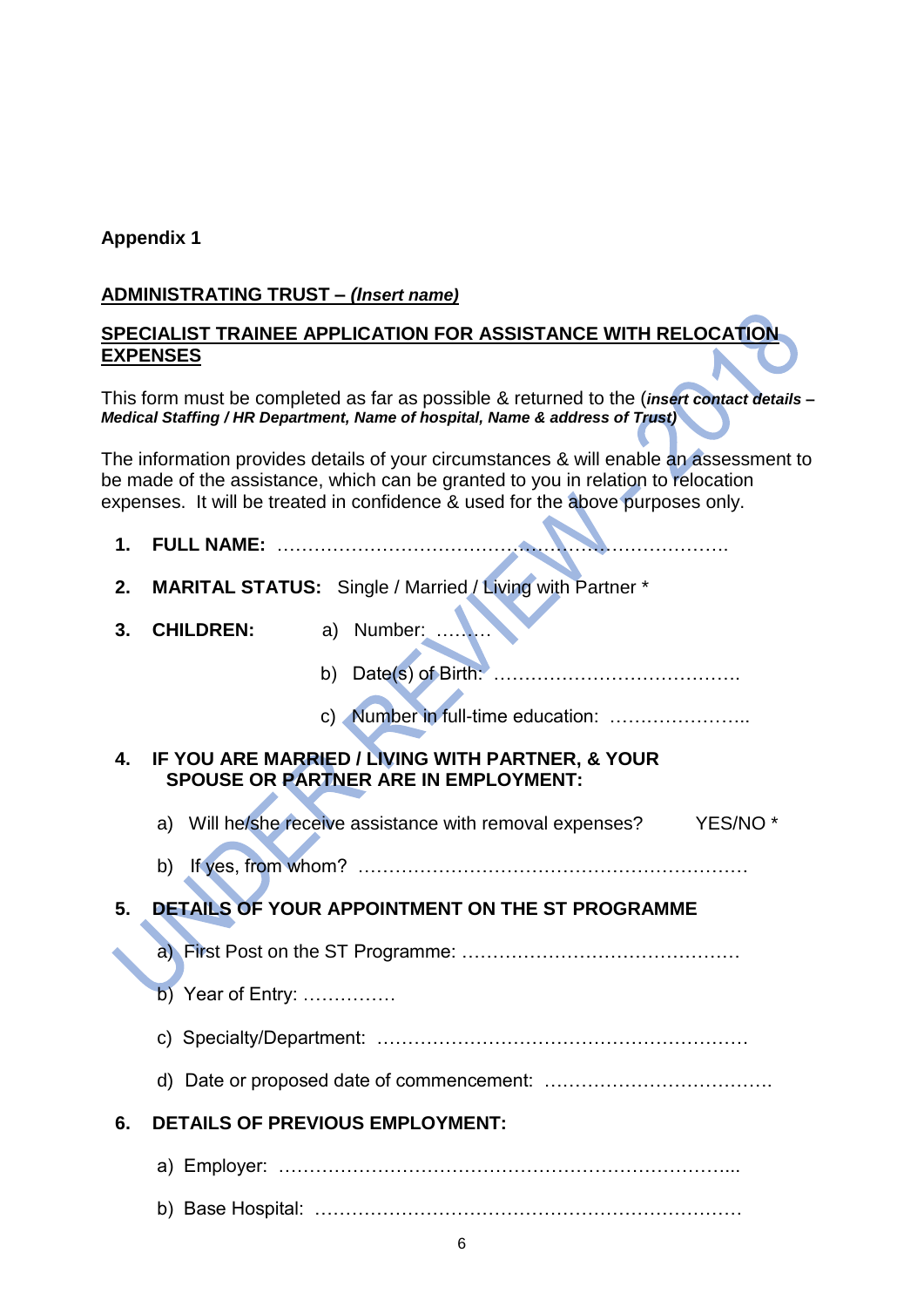| Post type: Permanent / Rotational / Temporary / Fixed Term *                                           |
|--------------------------------------------------------------------------------------------------------|
|                                                                                                        |
| <b>DETAILS OF PREVIOUS ACCOMMODATION:</b><br>7.                                                        |
|                                                                                                        |
|                                                                                                        |
| The accommodation was rented/owned by myself *                                                         |
| b) If owned estimated selling price:                                                                   |
| c) If rented, it was Hospital/Private accommodation * & Furnished/Unfurnished *                        |
| d) I was living with parents *                                                                         |
| Distance from home to old base:<br>e)                                                                  |
| Distance from home to new base;<br>f                                                                   |
| <b>NEW ACCOMMODATION:</b><br>8.                                                                        |
| a) Address:                                                                                            |
|                                                                                                        |
| b) Is this temporary / permanent *                                                                     |
| If it is rented, it is:- Hospital/Private Accommodation * &<br>$\mathsf{C}$<br>Furnished/Unfurnished * |
|                                                                                                        |
|                                                                                                        |
| * Delete as appropriate                                                                                |
| I declare the information detailed on this form is correct.                                            |
|                                                                                                        |
|                                                                                                        |
| <b>For Office Use Only</b>                                                                             |
| <b>AUTHORISATION</b>                                                                                   |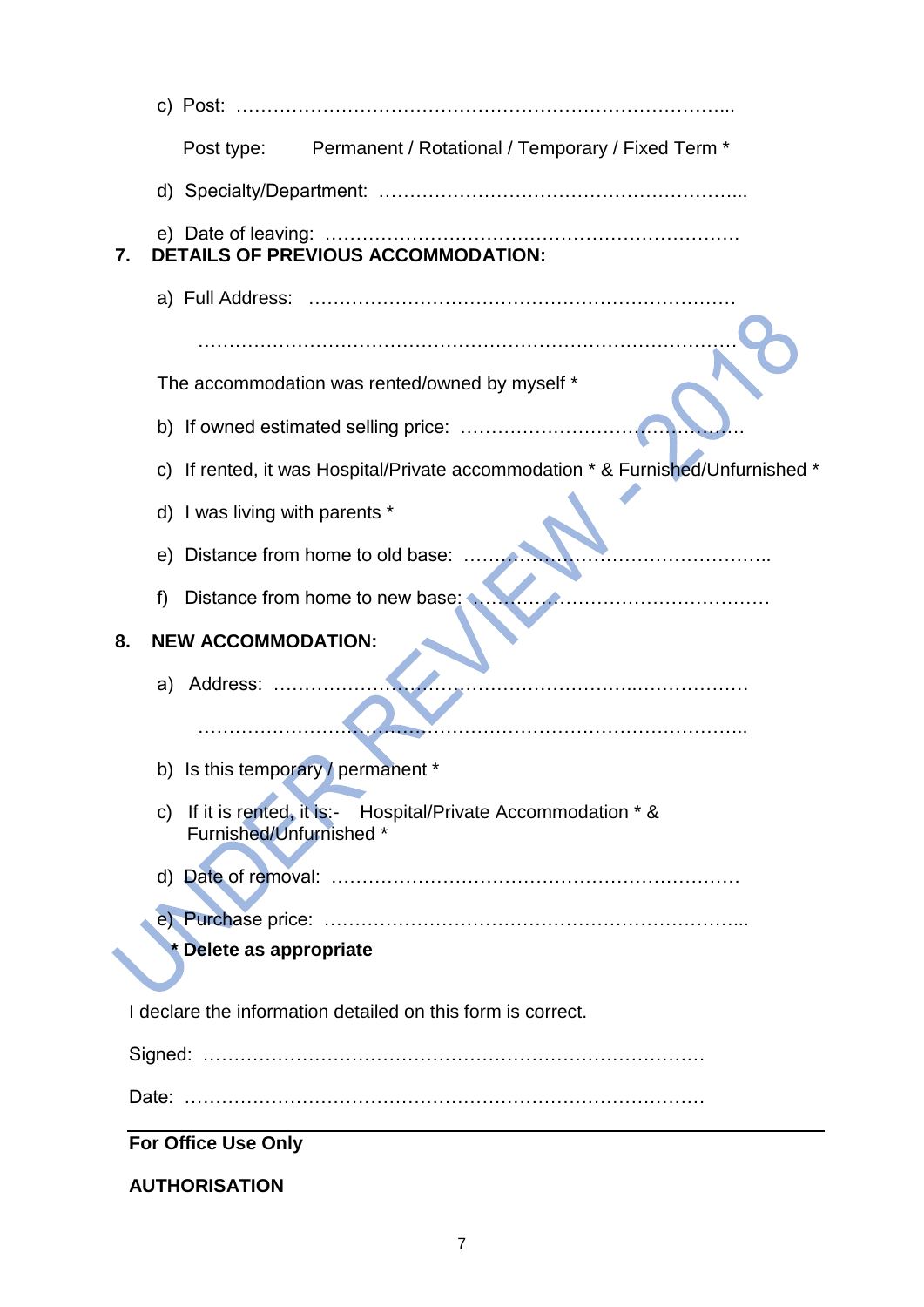I confirm the following entitlements to relocation & associated expenses for the above named doctor:

Signed: ……………………………………………………………………………….

Date: …………………………………………………………………………………

## **Appendix 2**

## **Examples of Relocation & Associated Expenses for Reimbursment**

The following are offered as examples only & are neither inclusive nor exclusive.

House Purchase (not applicable to first time buyers)

- ◆ Solicitors' fees
- ◆ Land registration fees
- ◆ Survey fees
- Incidental legal expenses

#### House Sale

- ◆ Solicitors' fees
- Estate agents' fees
- Incidental legal expenses
- ◆ Furniture removal & storage expenses

### **Other Expenses**

- Travelling expenses in connection with the move
- Continuing commitments allowances
- Miscellaneous expenses

## **Excluded Expenses**

The following categories of expenses are excluded from the policy:

- ◆ Stamp Duty
- **Interest on bridging loans**
- Increase in insurance premiums
- Mortgage redemption fee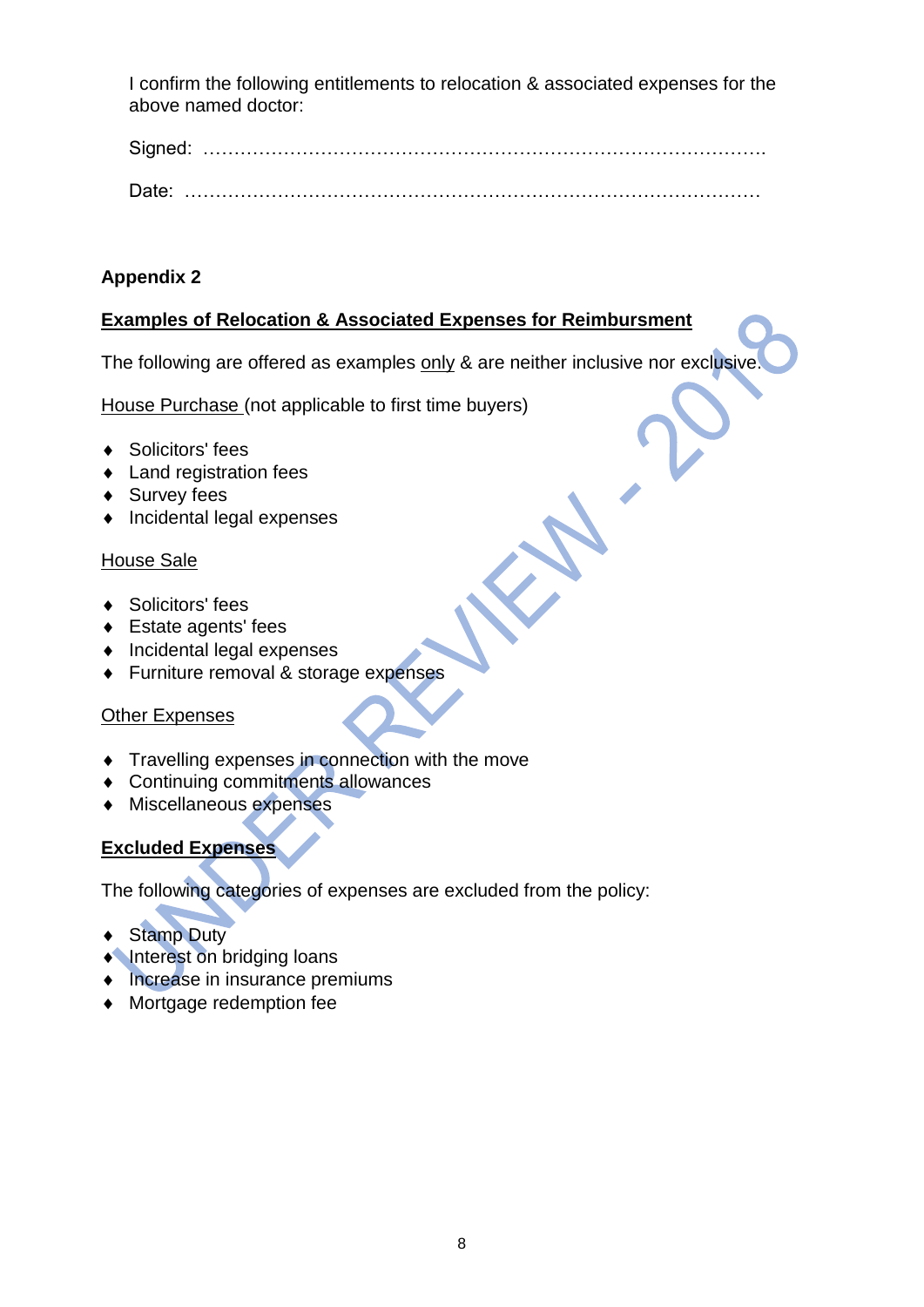## **ADMINISTRATING TRUST – (***Insert name***)**

### **SPECIALIST TRAINEE - RELOCATION & ASSOCIATED EXPENSES**

#### **UNDERTAKING**

I understand that any monies issued to me in respect of relocation & associated expenses are regarded as a loan, reducing over a period of two years at the rate of 1/24th per month, & that if I leave the East Midlands Healthcare Deanery, *insert* **Specialty** Specialist Training Programme within two years of taking up my appointment for which those expenses were issued, I will be liable to repay the appropriate amount, unless my leaving is (in the opinion of the Post Graduate Dean & Director of Human Resources) the result of unforeseen circumstances which are serious enough to justify my being released from this undertaking.

I understand that any amount to be repaid will be deducted from final salary or other amount owing without further reference to me.

| Signed:<br>. <del>.</del><br><b>The Contract of the Contract of the Contract of the Contract of the Contract of the Contract of the Contract of the Contract of the Contract of the Contract of the Contract of the Contract of the Contract of the Contract </b> |  |  |
|-------------------------------------------------------------------------------------------------------------------------------------------------------------------------------------------------------------------------------------------------------------------|--|--|
| Date:                                                                                                                                                                                                                                                             |  |  |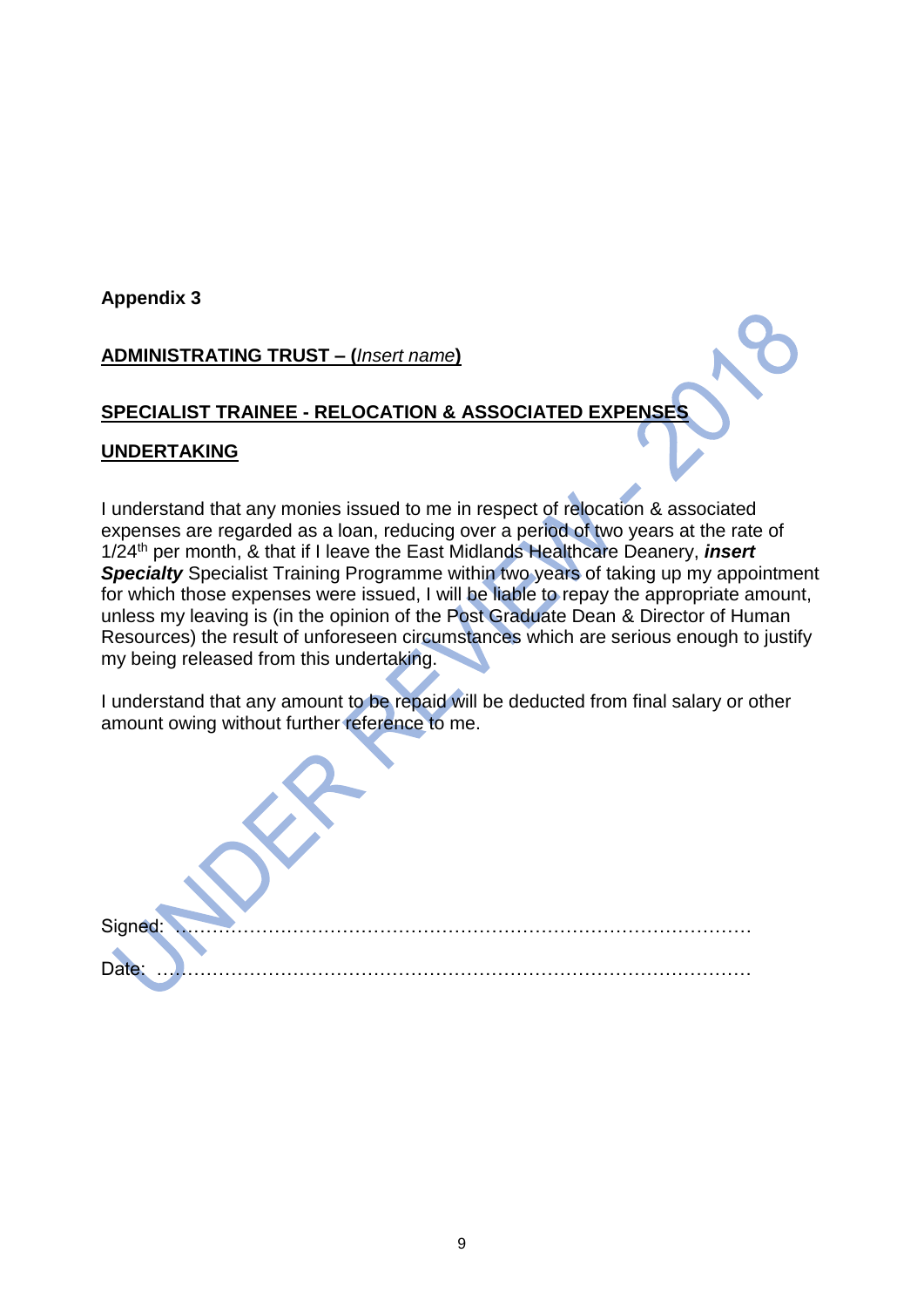## **ADMINISTRATING TRUST – (***Insert name***)**

# **SPECIALIST TRAINEE - REMOVAL & ASSOCIATED EXPENSES**

#### **UNDERTAKING**

I confirm that in taking up my appointment to the East Midlands Healthcare Deanery, *insert Specialty* Specialist Training Programme, I will not attempt to recover any removal or associated expenses, in part or in full, from any other source.

| Signed |  |
|--------|--|
|        |  |
| Date   |  |
|        |  |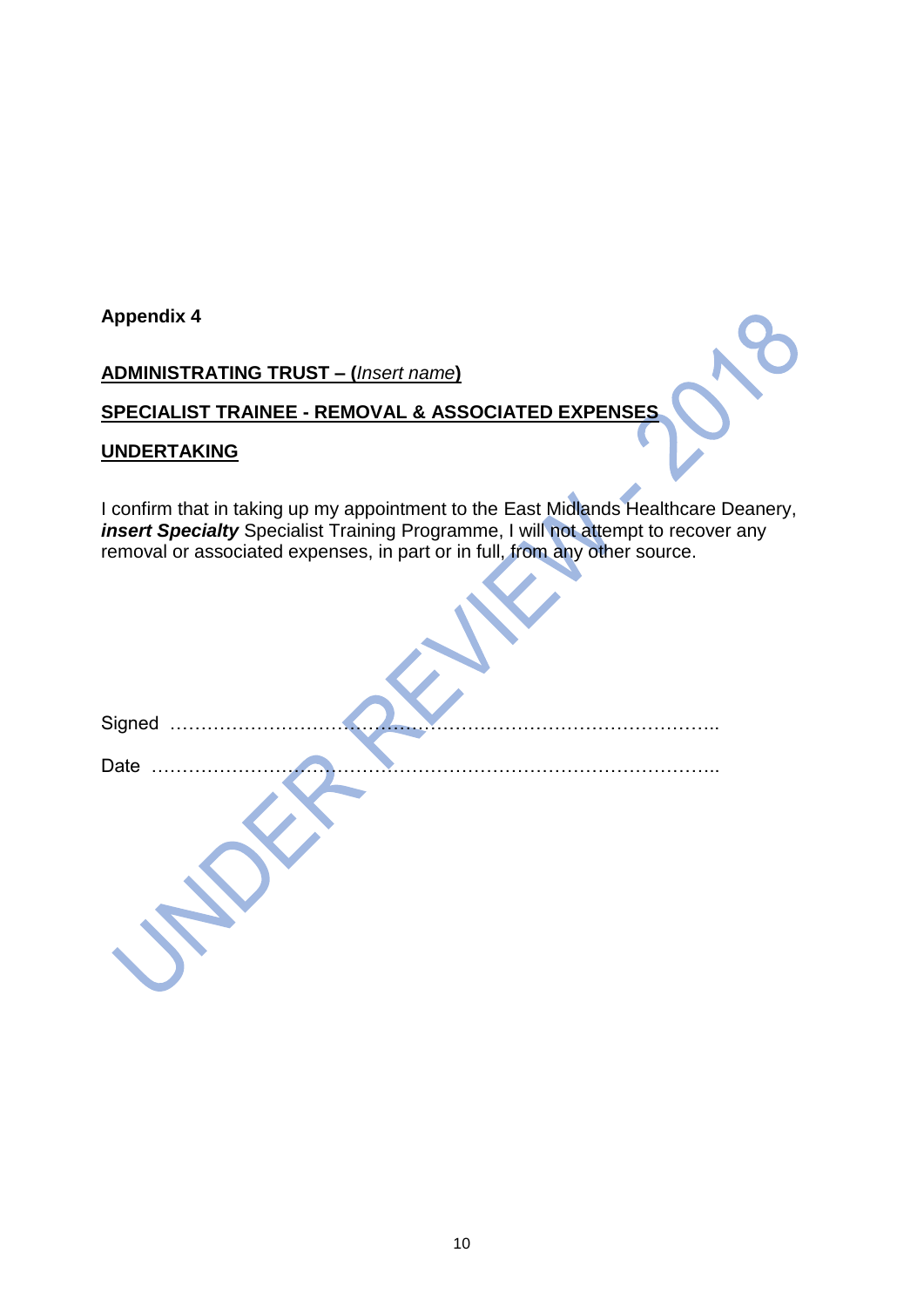# **ADMINISTRATING TRUST – (***Insert name***)**

## **MEDICAL STAFFING / HR DEPARTMENT**

# **SPECIALIST TRAINEE - RELOCATION EXPENSES CLAIM FORM**

| Name:                                                                                           | Year of Entry:     |
|-------------------------------------------------------------------------------------------------|--------------------|
| Department:                                                                                     |                    |
| Post:                                                                                           | <b>Start Date:</b> |
|                                                                                                 |                    |
| Agreed Limit for Reimbursement of Relocation £<br>Expenses                                      |                    |
| £<br><b>Total Amount claimed Previously</b>                                                     | .                  |
| Reason                                                                                          | <b>Amount</b>      |
| <b>TOTAL CLAIM ON THIS FORM</b>                                                                 | $E$                |
| For Office Use Only                                                                             |                    |
| <b>AUTHORISATION</b>                                                                            |                    |
| Receipts are attached & I authorise reimbursement of the relocation expenses detailed<br>above: |                    |
|                                                                                                 |                    |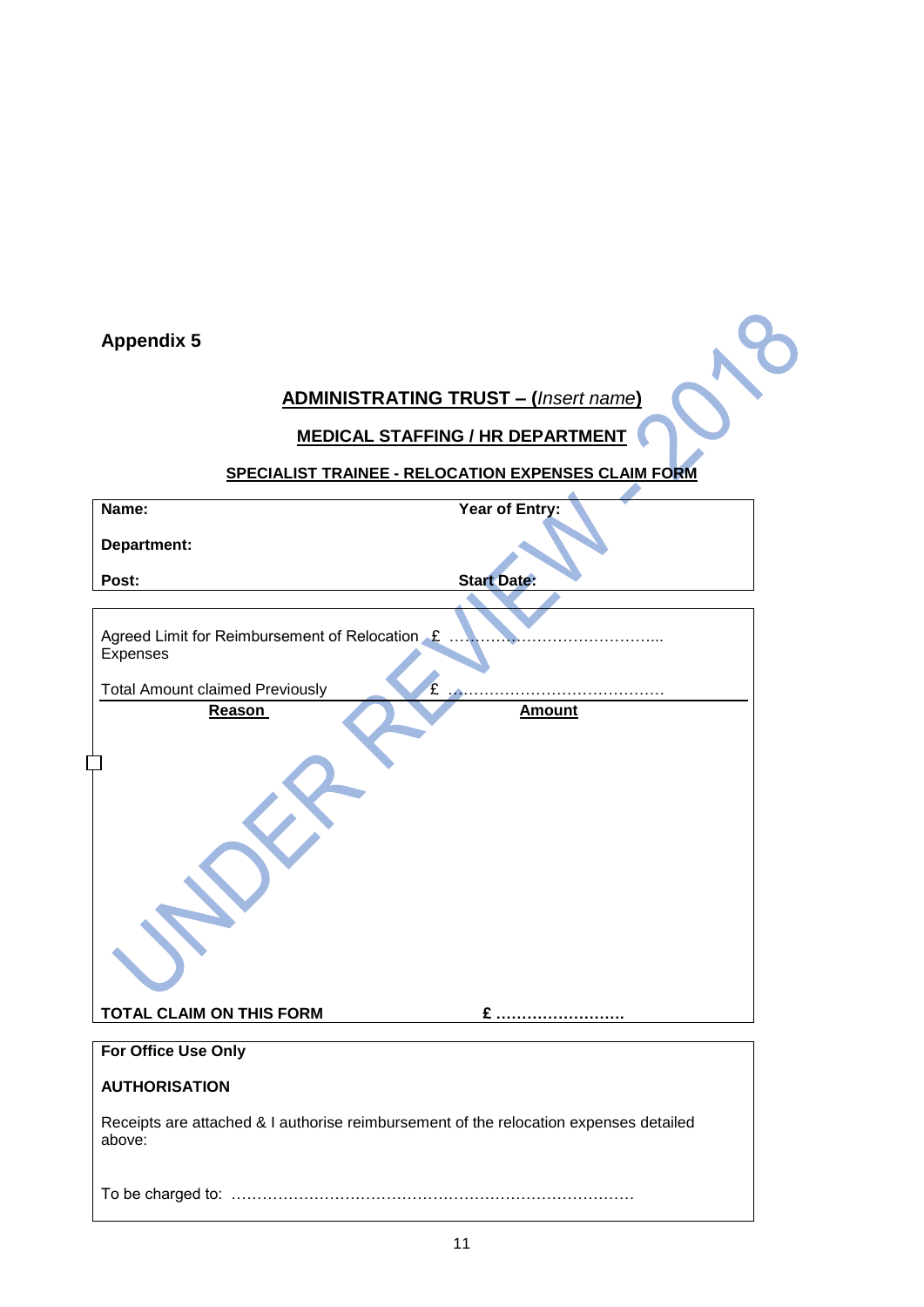| Completed form to be passed to Finance for action. Original copies of invoices / receipts<br>attached. |  |
|--------------------------------------------------------------------------------------------------------|--|
| Authorising officer                                                                                    |  |

# **ADMINISTRATING TRUST – (***Insert name***)**

# **DEPARTMENT OF HUMAN RESOURCES**

# **SPECIALIST TRAINEE - RELOCATION EXPENSES CONTROL SHEET**

| Name:            |  |
|------------------|--|
| Department :     |  |
| Post:            |  |
| Date Appointed : |  |
| Year of Entry:   |  |

Amount of Relocation Expenses agreed for reimbursement **£ ……………………..**

|    | <b>Expenses Reimbursed</b><br>£         |
|----|-----------------------------------------|
|    | 1. Estate Agent Fees                    |
|    | 2. Solicitors Fees                      |
|    | 3. Removal Expenses                     |
|    | 4. Storage Expenses                     |
|    | 5. Assistance with Rent / Accommodation |
| 6. | Other (please specify)                  |
|    |                                         |
|    |                                         |
|    |                                         |
|    |                                         |
|    |                                         |